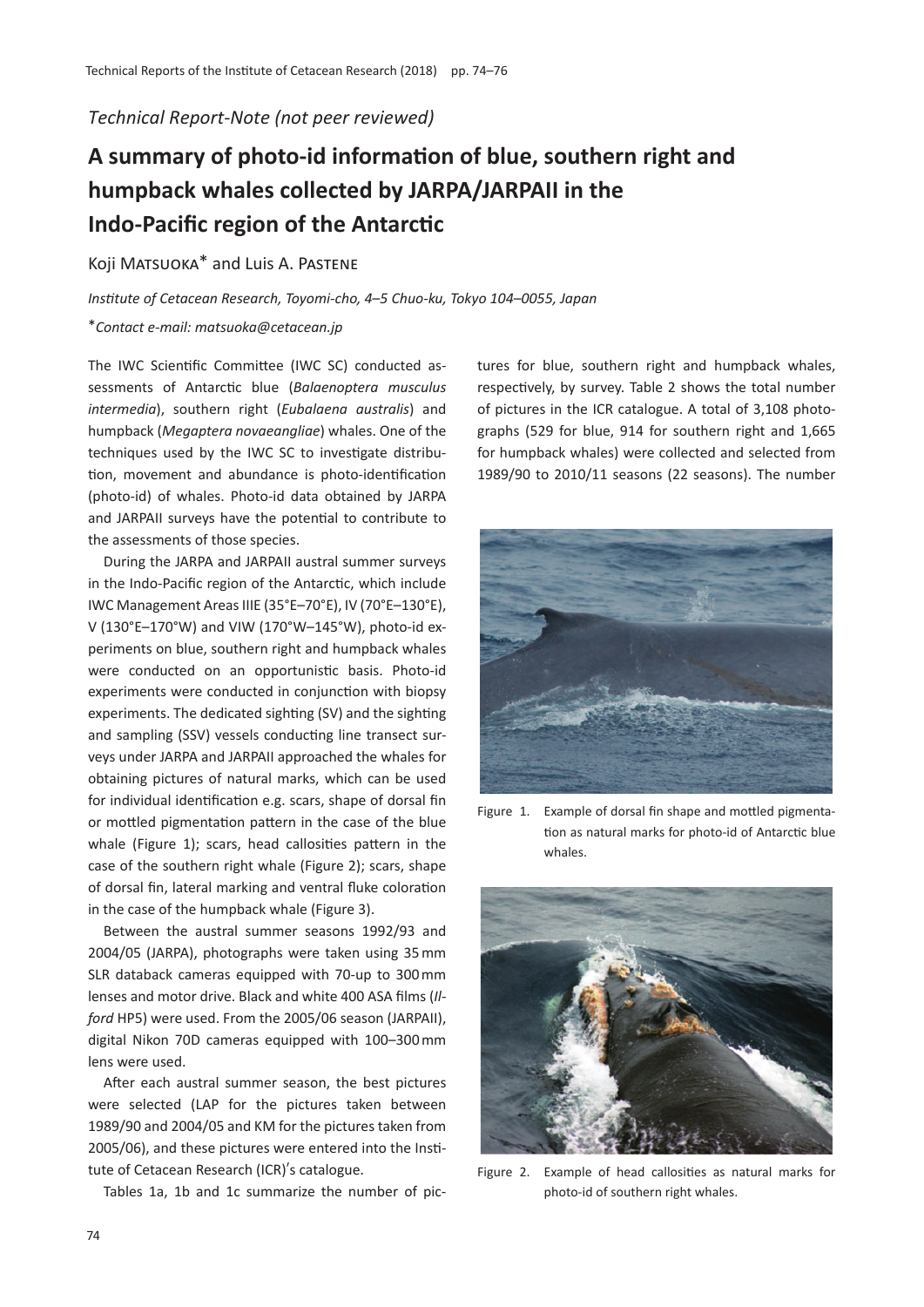

Figure 3. Example of ventral fluke pigmentation pattern as natural marks for photo-id of humpback whales.

#### Table 1a

Number of Antarctic blue whale photographs taken during JARPA and JARPAII surveys by IWC Management Areas and austral summer season.

|                | Season       | <b>IWC Areas</b>         |                          |                          |                          | Number of   |
|----------------|--------------|--------------------------|--------------------------|--------------------------|--------------------------|-------------|
| Survey         |              | <b>IIIE</b>              | IV                       | V                        | VIW                      | photographs |
|                | 1987/88      | $\overline{\phantom{0}}$ |                          |                          |                          | 0           |
|                | 1988/89      |                          |                          |                          |                          | 0           |
|                | 1989/90      |                          |                          |                          |                          | 0           |
|                | 1990/91      |                          |                          |                          |                          | 0           |
|                | 1991/92      |                          |                          |                          |                          | 0           |
|                | 1992/93      |                          |                          | 33                       |                          | 33          |
|                | 1993/94      |                          | 9                        |                          |                          | 9           |
|                | 1994/95      |                          | $\overline{\phantom{0}}$ | 16                       |                          | 16          |
|                | 1995/96      | 7                        | 3                        |                          |                          | 10          |
| <b>JARPA</b>   | 1996/97      |                          |                          | 6                        | 2                        | 8           |
|                | 1997/98      | 1                        | 4                        |                          | $\overline{\phantom{0}}$ | 5           |
|                | 1998/99      |                          |                          | 21                       | 0                        | 21          |
|                | 1999/00      | 22                       | 6                        |                          |                          | 28          |
|                | 2000/01      |                          |                          | 0                        | 0                        | 0           |
|                | 2001/02      | 0                        | 5                        | $\overline{\phantom{0}}$ | $\overline{\phantom{0}}$ | 5           |
|                | 2002/03      |                          |                          | 0                        | 6                        | 6           |
|                | 2003/04      | 5                        | 4                        |                          | $\overline{\phantom{0}}$ | 9           |
|                | 2004/05      |                          |                          | 0                        | 3                        | 3           |
|                | Sub-total    | 35                       | 31                       | 76                       | 11                       | 153         |
| <b>JARPAII</b> | 2005/06      | 59                       | 113                      | 0                        | $\overline{\phantom{0}}$ | 172         |
|                | 2006/07      |                          |                          | 18                       | 0                        | 18          |
|                | 2007/08      | 60                       | 10                       | 0                        | $\overline{\phantom{0}}$ | 70          |
|                | 2008/09      | $\overline{\phantom{0}}$ |                          | 24                       | 39                       | 63          |
|                | 2009/10      | 21                       | 32                       | 0                        |                          | 53          |
|                | 2010/11      | $\overline{\phantom{0}}$ | $\overline{\phantom{0}}$ | 0                        | 0                        | 0           |
|                | Sub-total    | 140                      | 155                      | 42                       | 39                       | 376         |
|                | <b>Total</b> | 175                      | 186                      | 118                      | 50                       | 529         |

Table 1b

Number of southern right whale photographs taken during JARPA and JARPAII surveys by IWC Management Areas and austral summer season.

|                | Season    | <b>IWC Areas</b>         |                          |                          |                          | Number of   |
|----------------|-----------|--------------------------|--------------------------|--------------------------|--------------------------|-------------|
| Survey         |           | <b>IIIE</b>              | IV                       | V                        | <b>VIW</b>               | photographs |
|                | 1987/88   |                          |                          |                          |                          | 0           |
|                | 1988/89   |                          |                          |                          |                          | 0           |
|                | 1989/90   |                          |                          |                          |                          | 0           |
|                | 1990/91   |                          |                          |                          |                          | 0           |
|                | 1991/92   |                          | 39                       |                          |                          | 39          |
|                | 1992/93   |                          |                          | 24                       |                          | 24          |
| <b>JARPA</b>   | 1993/94   |                          | 9                        |                          |                          | 9           |
|                | 1994/95   |                          |                          | 0                        |                          | 0           |
|                | 1995/96   |                          | 12                       |                          |                          | 12          |
|                | 1996/97   |                          |                          | 0                        |                          | 0           |
|                | 1997/98   | $\overline{\phantom{0}}$ | 94                       | $\overline{\phantom{0}}$ | —                        | 94          |
|                | 1998/99   |                          |                          | 0                        |                          | 0           |
|                | 1999/00   |                          | 9                        |                          |                          | 9           |
|                | 2000/01   | —                        |                          | 2                        |                          | 2           |
|                | 2001/02   |                          | 33                       |                          |                          | 33          |
|                | 2002/03   |                          |                          | 10                       |                          | 10          |
|                | 2003/04   |                          | 6                        |                          |                          | 6           |
|                | 2004/05   | $\overline{\phantom{0}}$ |                          | 5                        | $\overline{\phantom{0}}$ | 5           |
|                | Sub-total | 0                        | 202                      | 41                       | 0                        | 243         |
| <b>JARPAII</b> | 2005/06   |                          | 495                      |                          |                          | 495         |
|                | 2006/07   |                          |                          | 0                        |                          | 0           |
|                | 2007/08   |                          | 144                      | 18                       |                          | 162         |
|                | 2008/09   | $\overline{\phantom{0}}$ | $\overline{\phantom{0}}$ | 0                        |                          | 0           |
|                | 2009/10   |                          | 14                       |                          |                          | 14          |
|                | 2010/11   |                          |                          | 0                        |                          | 0           |
|                | Sub-total | 0                        | 653                      | 18                       | 0                        | 671         |
|                | Total     | 0                        | 855                      | 59                       | 0                        | 914         |

of photographs for blue whales were 140, 155, 42 and 39 in Areas IIIE, IV, V and VIW, respectively. The numbers of photographs for southern right whales were 653 and 18 in Areas IV and V, respectively. The numbers of photographs for humpback whales were 12, 903, 235 and 51 in Areas IIIE, IV, V and VIW, respectively.

Analyses of photographs collected during the JARPA/ JARPAII have the potential to contribute to a better understanding of the pattern of movement and residence of these species in the feeding grounds. It could assist the interpretation of abundance trends and quantitative distribution studies south of 60°S.